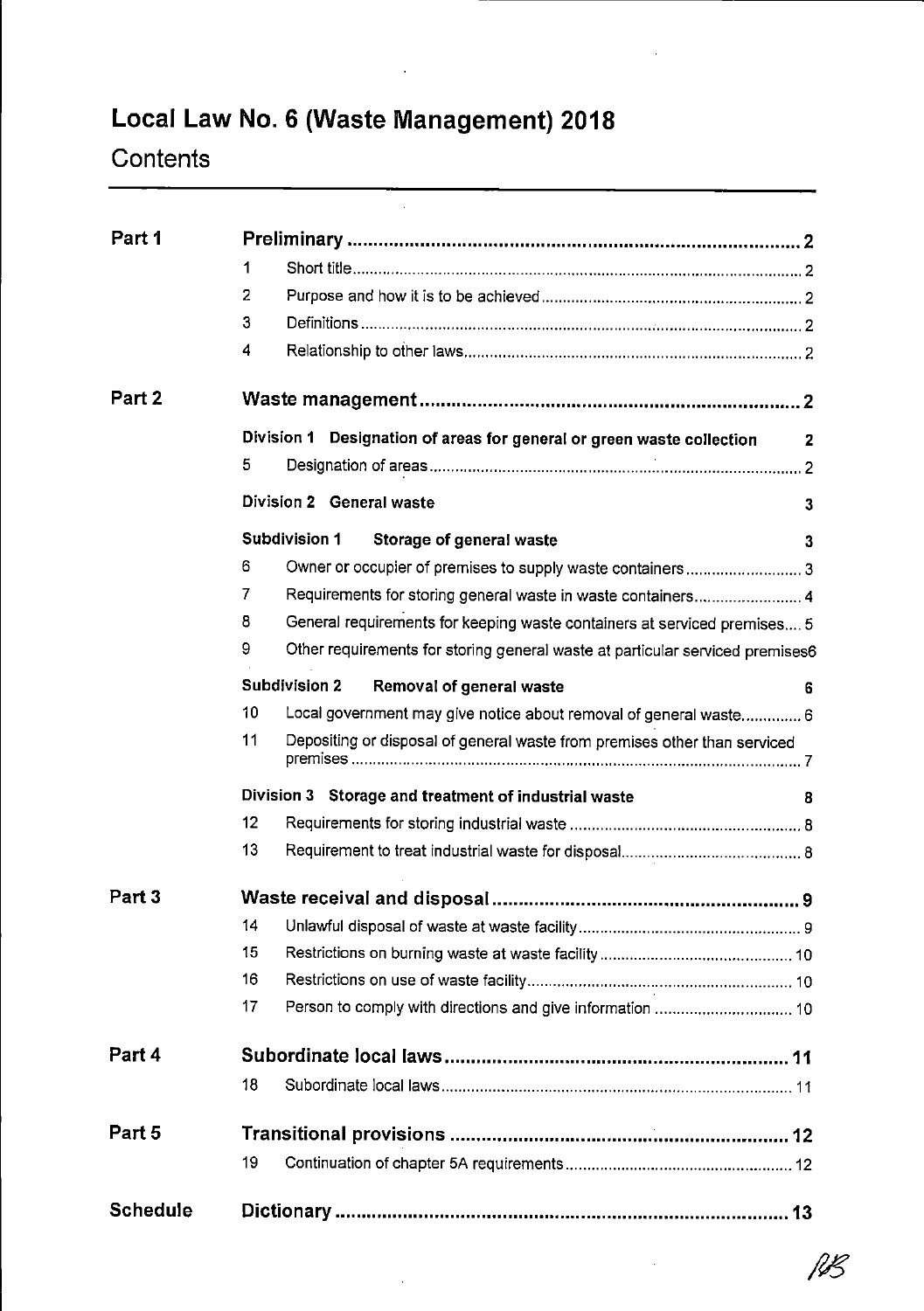## Part 1 **Preliminary**

#### 1 Short title

This local law may be cited as *Local Law No. 6 (Waste Management)* 2018.

#### <sup>2</sup> Purpose and how it is to be achieved

The purpose of this local law is to protect the public health, safety and amenity related to waste management by-

- (a) regulating the storage, servicing and removal of waste; and
- (b) regulating the disposal of waste at waste facilities; and
- $(c)$  ensuring that an act or omission does not result in-
	- (i) harm to human health or safety or personal injury; or
	- (ii) property damage or loss of amenity; or
	- (iii) environmental harm or environmental nuisance.

#### 3 Definitions

The dictionary in the Schedule (Dictionary) of this local law defines the particular words used in this local law.

#### 4 Relationship to other laws

- $(1)$  This local law is
	- (a) in addition to and does not derogate from laws about the management of waste; and
	- (b) to be read with Local Law No. 1 (Administration) 2011.
- (2) For the purposes of *Environmental Protection Regulation 2008*, section 81ZC, this local law replaces Environmental Protection Regulation 2008, chapter 5A (Waste management by local governments).

## Part 2 Waste management

## Division <sup>1</sup> Designation of areas for general or green waste collection

<sup>5</sup> Designation of areas

ØB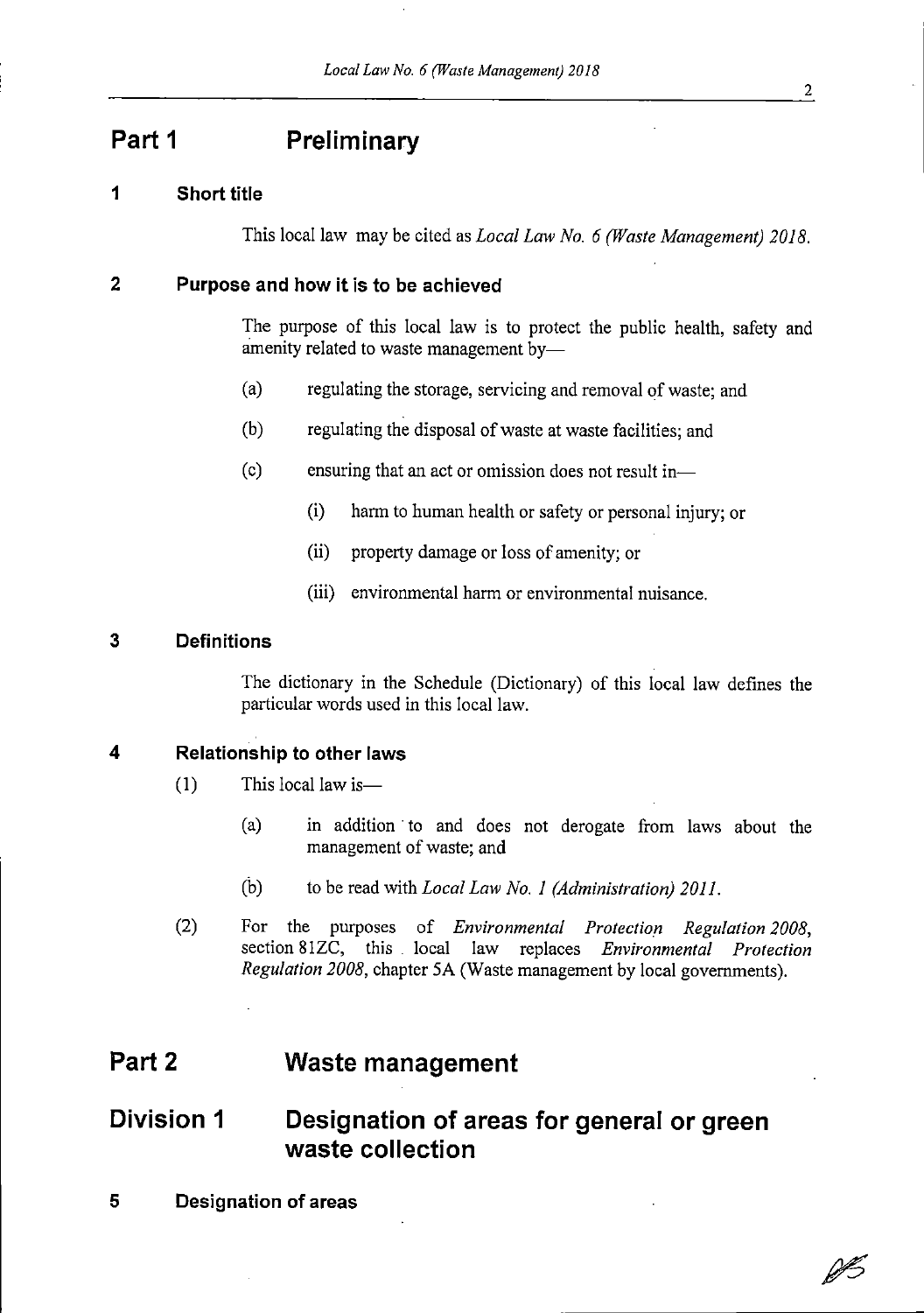The local government may-

- (a) by resolution, designate areas within its local government area in which the local government may conduct general waste or green waste collection: and
- (b) decide the frequency of general waste or green waste collection in the designated areas.

## Division <sup>2</sup> General waste

## Subdivision <sup>1</sup> Storage of general waste

#### 6 Owner or occupier of premises to supply waste containers

- $(1)$  The owner or occupier of premises must—
	- (a) subject to subsection  $(2)$ , supply standard general waste containers at the premises as----
		- (i) are necessary to contain the general waste produced at the premises; or
		- (ii) are prescribed by subordinate local law; or
	- (b) supply at the premises, waste containers, other than standard general waste containers, as-
		- (i) if required by the local government are necessary to contain the general waste produced at the premises; or contain the general waste produced at the premises; or
		- (ii) are prescribed by subordinate local law.

Examples of ways the local government may require waste containers for paragraph  $I(b)(i)$ -

by a resolution of the local government or a development approval for the premises

Maximum penalty  $-20$  penalty units.

- Maximum penalty 20 penalty units.<br>
(2) However, subsection (1)(a) does not apply if the local government supplies<br>
to the premises the number of standard general waste containers the local to the premises the number of standard general waste containers the local government reasonably considers is required at the premises.
- (3) If the local government supplies <sup>a</sup> standard general waste container to premises under subsection (2), the reasonable cost of supplying the container is <sup>a</sup> debt payable by the owner or occupier of the premises to the local government.
- (4) However, subsection (3) does not prevent the local government from supplying a standard general waste container to premises without cost to the owner or occupier of the premises.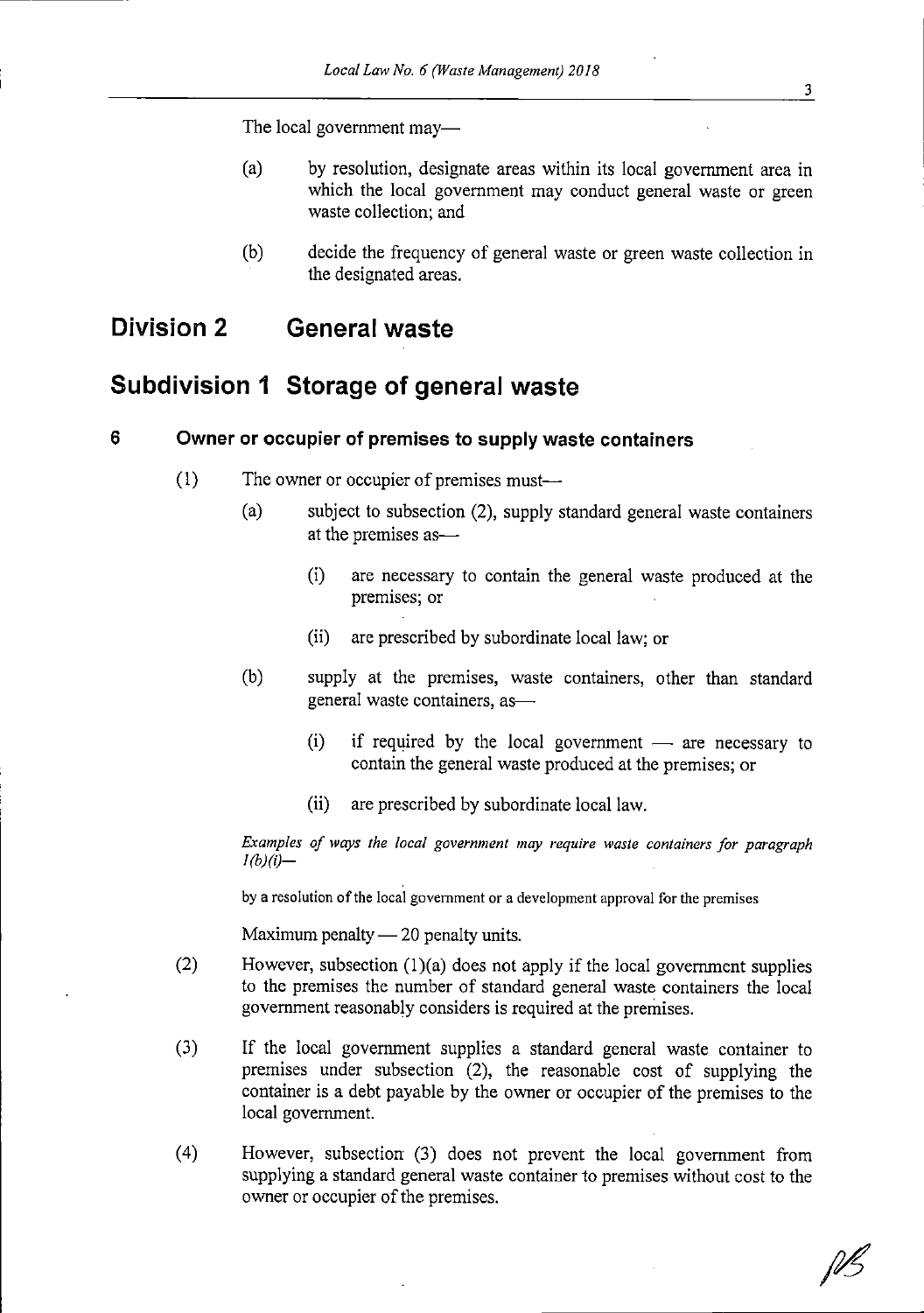#### 7 Requirements for storing general waste in waste containers

- $(1)$  The occupier of premises must—
	- (a) store general waste produced as <sup>a</sup> result of the ordinary use or occupation of the premises in $-$ 
		- (i) <sup>a</sup> standard general waste container; or
		- (ii) if another type of waste container is prescribed by subordinate local law - the other type of container; and
	- (b) keep each waste container clean and in good repair; and
	- (c) ensure that each waste container is securely covered, except when the waste is being placed in, or removed from, the container or the container is being cleaned.

Maximum penalty  $-20$  penalty units.

- (2) <sup>A</sup> person must not-
	- $(a)$  place any of the following in a waste container--
		- (i) <sup>a</sup> liquid, semi-liquid or moist substance, unless the substance is securely wrapped or contained to prevent the substance leaking from the wrapper or container; or
		- (ii) material that is smoulderingor aflame; or
		- (iii) matter or <sup>a</sup> thing that is alive; or
		- (iv) <sup>a</sup> thing stated in <sup>a</sup> subordinatelocal law; or
	- (b) remove or disturb the cover of <sup>a</sup> waste container, except when placing waste in or cleaning the container; or
	- (c) use or damage <sup>a</sup> waste container so that it is not weatherproofor serviceable or cannot be securely covered; or
	- (d) disturb or otherwise interfere with the contents of <sup>a</sup> waste container.

Maximum penalty  $-20$  penalty units.

Maximum penalty -- 20 penalty units.<br>
(3) The occupier of the premises must not allow a person to place a thing in a<br>
waste container in contravention of subsection  $(2)(s)$ waste container in contravention of subsection  $(2)(a)$ .

Maximum penalty  $-20$  penalty units.

(4) It is <sup>a</sup> defence in <sup>a</sup> proceeding against <sup>a</sup> person for an offence under subsection (3) for the person to prove the contravention was due to causes over which the person had no control.

NB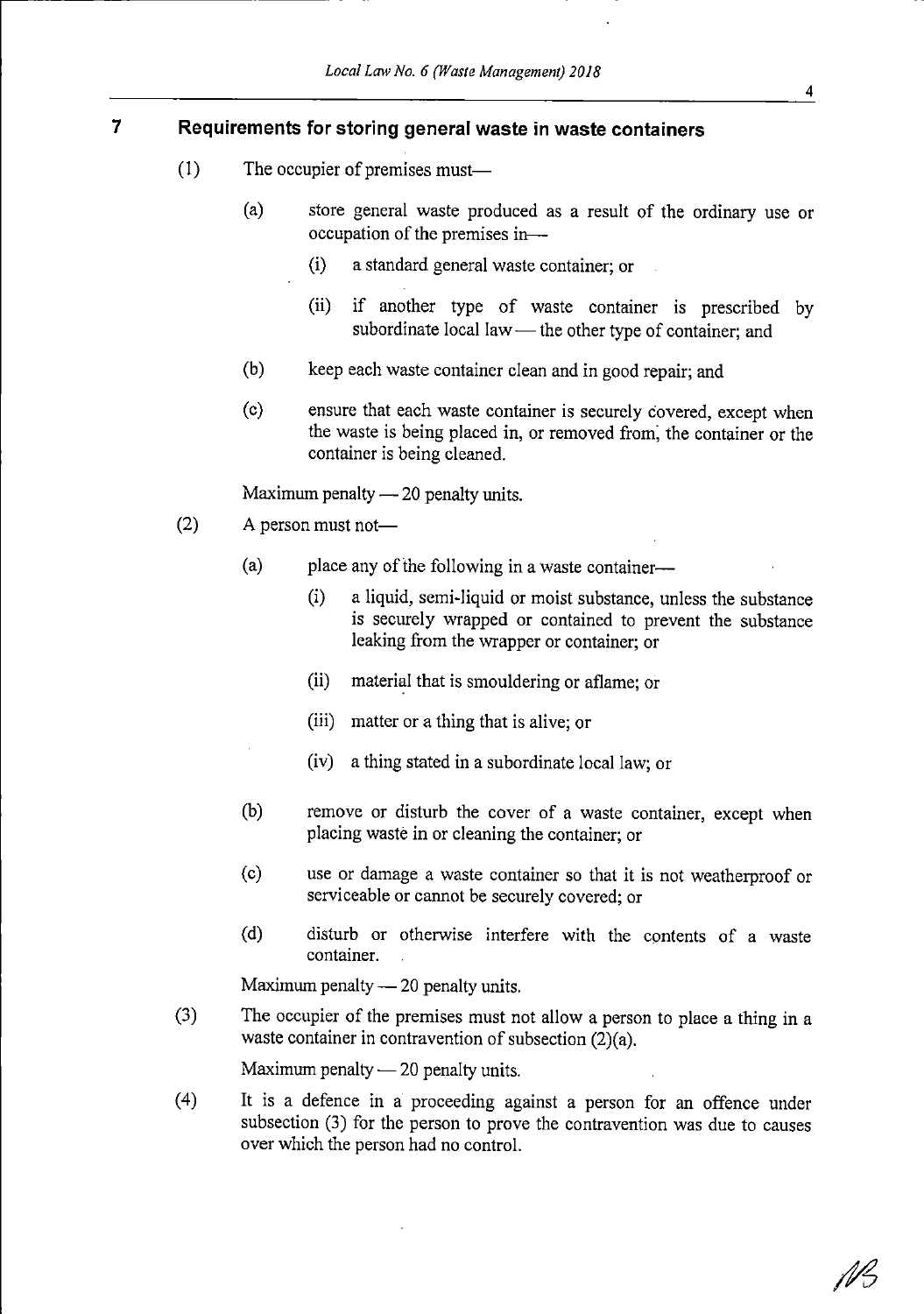#### 8 General requirements for keeping waste containers at serviced premises

- (1) Subject to subsection (2), the occupier of serviced premises must ensure that a waste container supplied for the premises is kept-
	- (a) if the local government requires the container to be kept at <sup>a</sup> particular place at the premises — at the place (the waste container<br>storage place); or<br>Examples of ways the local government may require waste containers to be kept at a particular place at the premises  $-$  at the place (the *waste container* storage place): or

particular place  $-\frac{1}{2}$ <br>by a resolution of the local government or a development approval for the premises

- (b) if <sup>a</sup> subordinate local law requires the container to be kept at <sup>a</sup> particular place at the premises —<br>container storage place); or<br>is used at  $(3, 10)$ . particular place at the premises  $-$  at the place (also a waste *container storage place)*; or
- (c) if paragraphs (a) and (b) do not apply at ground level close to<br>the rear alignment of a building at the premises.<br>Maximum penalty 20 penalty units. the rear alignment of a building at the premises.

Maximum penalty  $-20$  penalty units.

- Maximum penalty 20 penalty units.<br>
(2) Subsection (1) does not prevent the occupier of the serviced premises from<br>
placing a waste container in a place outside the premises for the collection placing a waste container in a place outside the premises for the collection of general waste from the container, if—<br>(a) the local government has arr
	- the local government has arranged to collect waste from the container at the place; and
	- $(b)$  the container is in the place for no longer than-
		- (i) the period, if any, allowed under <sup>a</sup> local law of the local government;or
		- (ii) <sup>24</sup> hours before or after the scheduled collection day for the collection of the waste in the container.

Example of a place outside serviced premises-

the kerb adjacent to the serviced premises

(3) If the local government has arranged for the collection of general waste from <sup>a</sup> waste container at serviced premises, the occupier of the premises must ensure there is unobstructed access to the container for removal of the waste.

Maximum penalty for subsection  $(3)$  - 20 penalty units.

(4) It is <sup>a</sup> defence in the proceeding against <sup>a</sup> person for an offence under subsection  $(3)$  for the person to prove the contravention was due to causes over which the person had no control.

fd I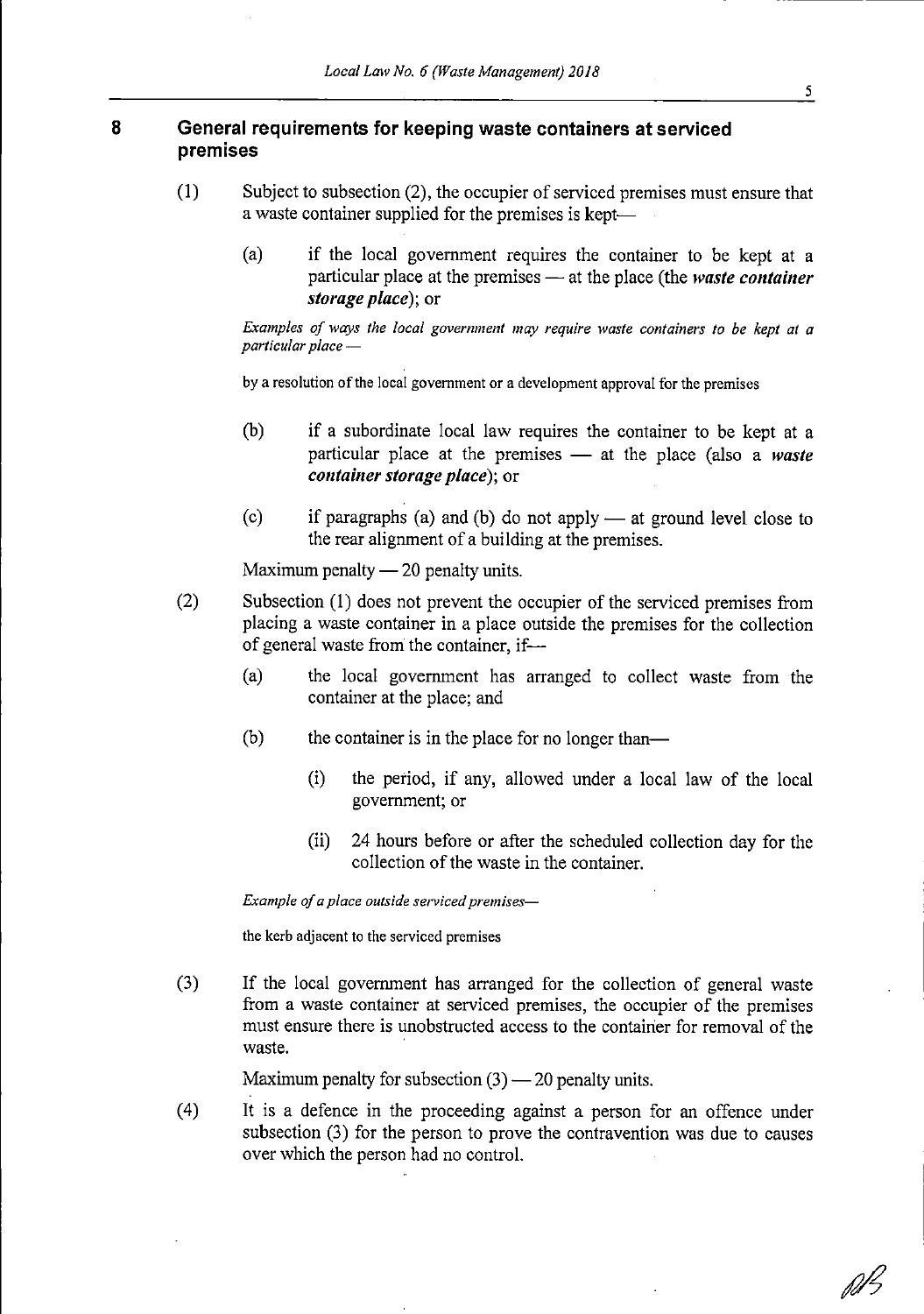#### 9 Other requirements for storing general waste at particular serviced premises

- (1) This section applies to any of the following persons (each a *prescribed* **person**) for serviced premises, other than a single detached dwelling-
	- (a) the owner or occupier of the premises;
	- (b) if a prescribed ERA is carried out at the premises ---<br>the environmental authority for the prescribed ERA. if a prescribed ERA is carried out at the premises — the holder of the environmental authority for the prescribed ERA.
- (2) The prescribed person must ensure that the waste container storage place for the premises is supplied with-
	- (a) if required by the local government each of the following—<br>
	(i) either—
		- $(i)$  either-
			- (A) an elevated stand at <sup>a</sup> level required by the local government for holdingall waste containers;or
			- (B) an imperviously paved area, drained as required by the local government, where all waste containers can be placed;
		- (ii) <sup>a</sup> hose cock and hose in the vicinity of the stand or paved area;
		- (iii) <sup>a</sup> suitable enclosure for the area where the waste containers are kept; and

Examples of ways the local government may require a prescribed person to comply with subsection  $(2)(a)$  -

by a resolution of the local government or a development approval for the premises

(b) if <sup>a</sup> requirement is prescribed by subordinatelocal law facilities —<br>1g and structures for the placement, storage and cleaning of waste containers as prescribed by subordinate local law.

Maximum penalty for subsection  $(2)$  - 20 penalty units.

### Subdivision <sup>2</sup> Removal of general waste

#### 10 Local governmentmay give notice about removal of general waste

- (1) This section applies where the local government has arranged for the removal of general waste produced at a premises.
- (2) The local government may give the occupier of the premises <sup>a</sup> written notice stating--·

 $\ell\nu_5$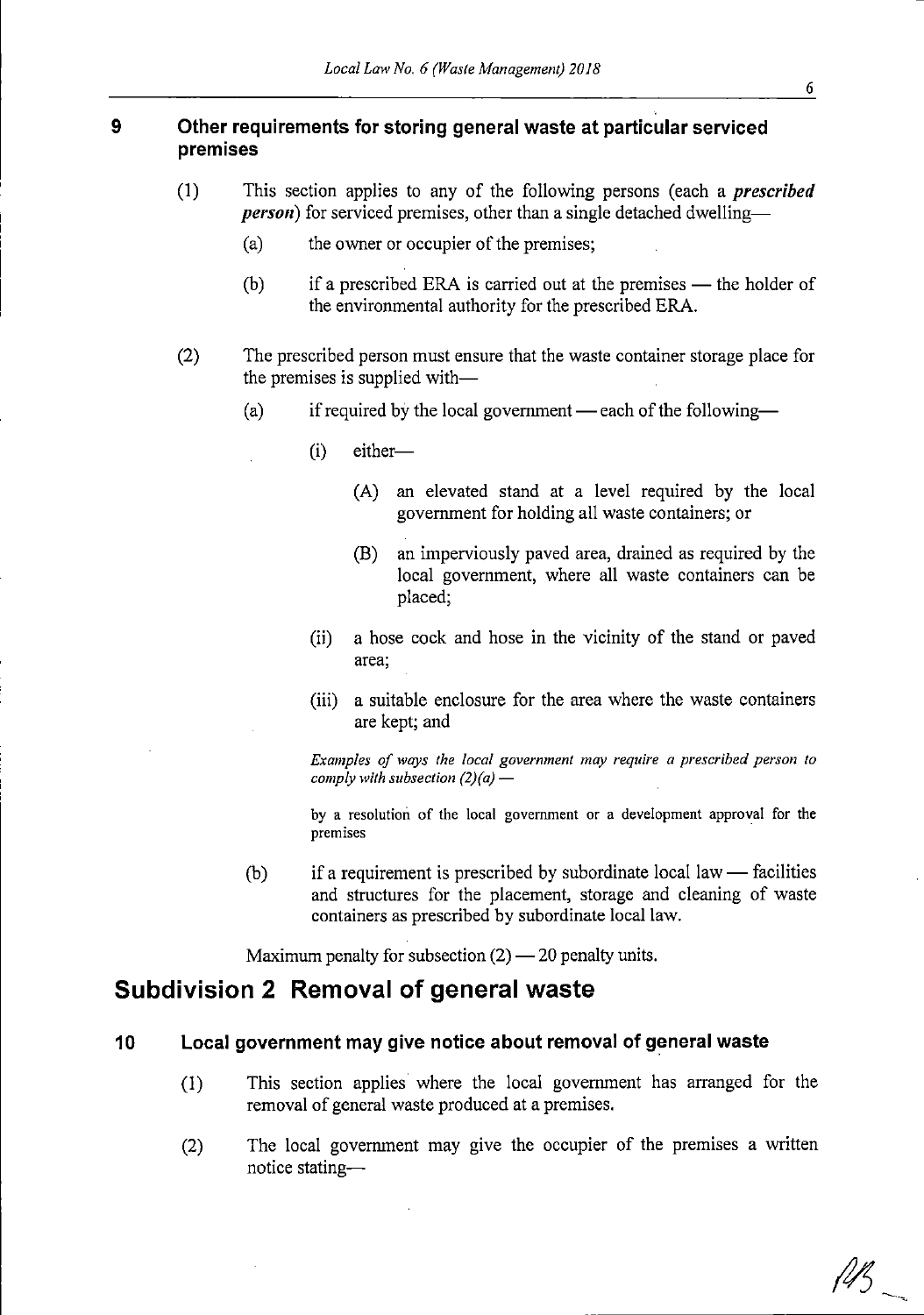- (a) the days (each a *scheduled collection day*) on which the waste is to be collected; and
- $(b)$  the location (*collection location*) where the waste container is to be placed for collection of the waste; and
- (c) the time by which the waste container is to be placed in the collection location for collection of the waste; and
- (d) the time by which the waste container is to be removed from the collection location.

#### <sup>11</sup> Depositing or disposal of general waste from premises other than serviced premises

- (1) This section applies if general waste is produced at <sup>a</sup> premises, other than serviced premises.
- $(2)$  The local government may—
	- (a) give a written approval to the owner or occupier of the premises for depositing or disposing of the waste; and
	- (b) impose conditions on the approval, including, for example, conditions about-
		- (i) the place for depositing or disposing of the waste; or
		- (ii) the method of depositing or disposing of the waste.
- (3) A person must not deposit or dispose of the waste unless the person deposits or disposes of the waste-
	- (a) at <sup>a</sup> waste facility in accordance with part 3; or
	- $(b)$  in accordance with-
		- (i) an approval under subsection (2) for disposal of the waste; and
		- (ii) if the approval has been given on conditions the conditions of the approval. conditions of the approval.

Maximum penalty for subsection (3) — 20 penalty units.<br>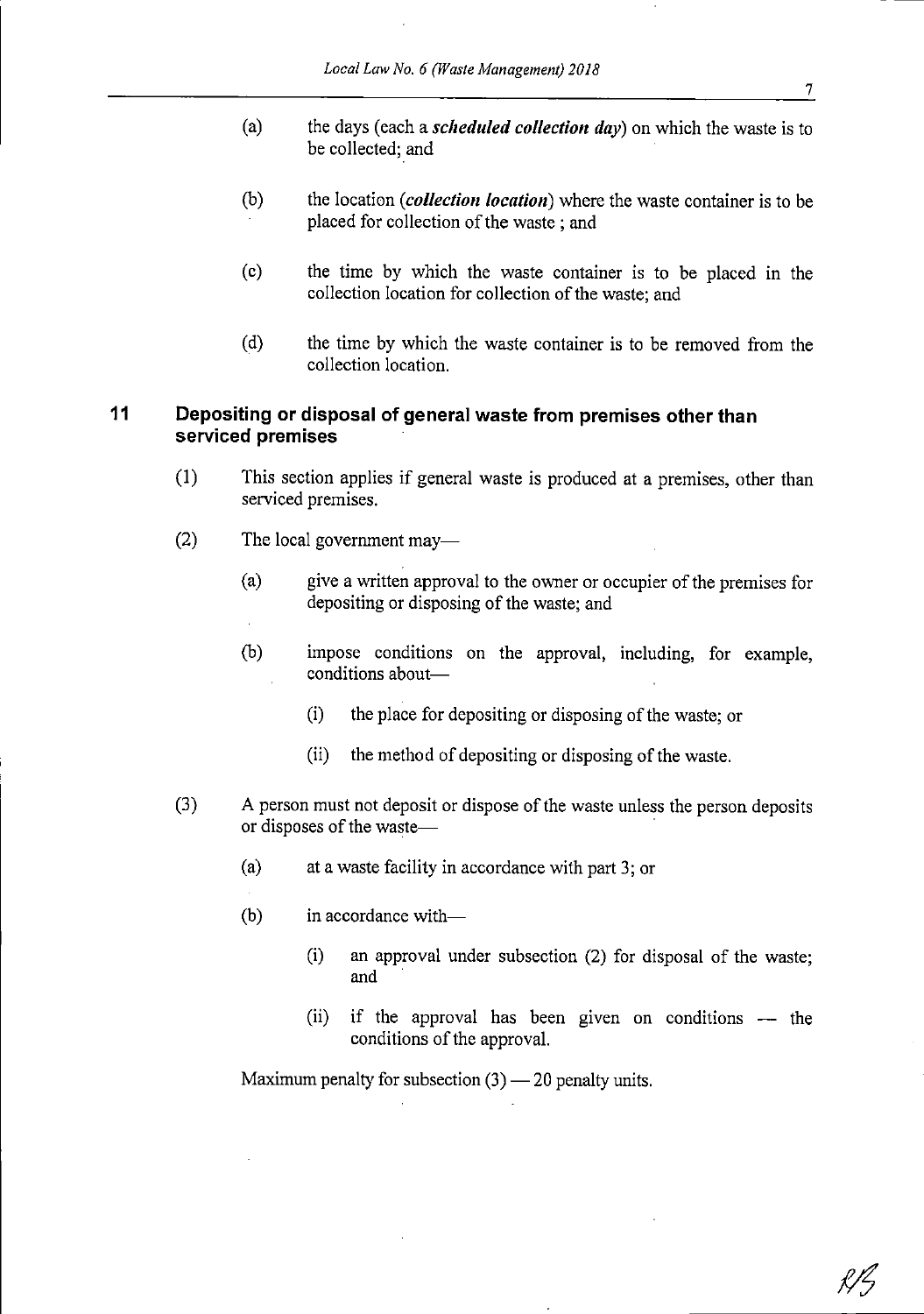## Division <sup>3</sup> Storage and treatment of industrial waste

#### 12 Requirements for storing industrial waste

- $(1)$  The occupier of premises where there is industrial waste must-
	- (a) if required by the local government-
		- (i) supply at the premises the number of industrial waste containers required by the local government for storing the waste at the premises safely, efficiently and without causing a nuisance; and
		- (ii) keep the waste containers at the particular place at the premises required by the local government; and
		- (iii) keep each waste container clean and in good repair; and

Examples of ways the local government may require compliance with subsection  $I(a)$  -

by a resolution of the local government or a development approval for the premises

- (b) if a requirement is prescribed by subordinate local law comply —<br>lav with each requirement prescribed by subordinate local law, about each of the following-
	- (i) the supply at the premises of industrial waste containers for storing the waste at the premises;
	- (ii) keeping the waste containers at <sup>a</sup> particular place at the premises;
	- (iii) keeping each waste container clean and in good repair.

Maximum penalty - 20 penalty units.

- Maximum penalty -- 20 penalty units.<br>
(2) The local government may supply industrial waste containers at the premises if the occupier does not supply at the premises the number of premises if the occupier does not supply at the premises the number of industrial waste containers which are<br>
(a) required by the local government
	- required by the local government under subsection  $(1)(a)$ ; or
	- (b) prescribed by subordinate local law under subsection  $(1)(b)$ .
- (3) If the local government supplies an industrial waste container to premises under subsection  $(2)$ , the reasonable cost of supplying the container is a debt payable by the occupier of the premises to the local government.

#### 13 Requirement to treat industrial waste for disposal

The occupier of premises where there is industrial waste must-

(a) if required by the local government, treat the waste to <sup>a</sup> standard approved by the local government-

hl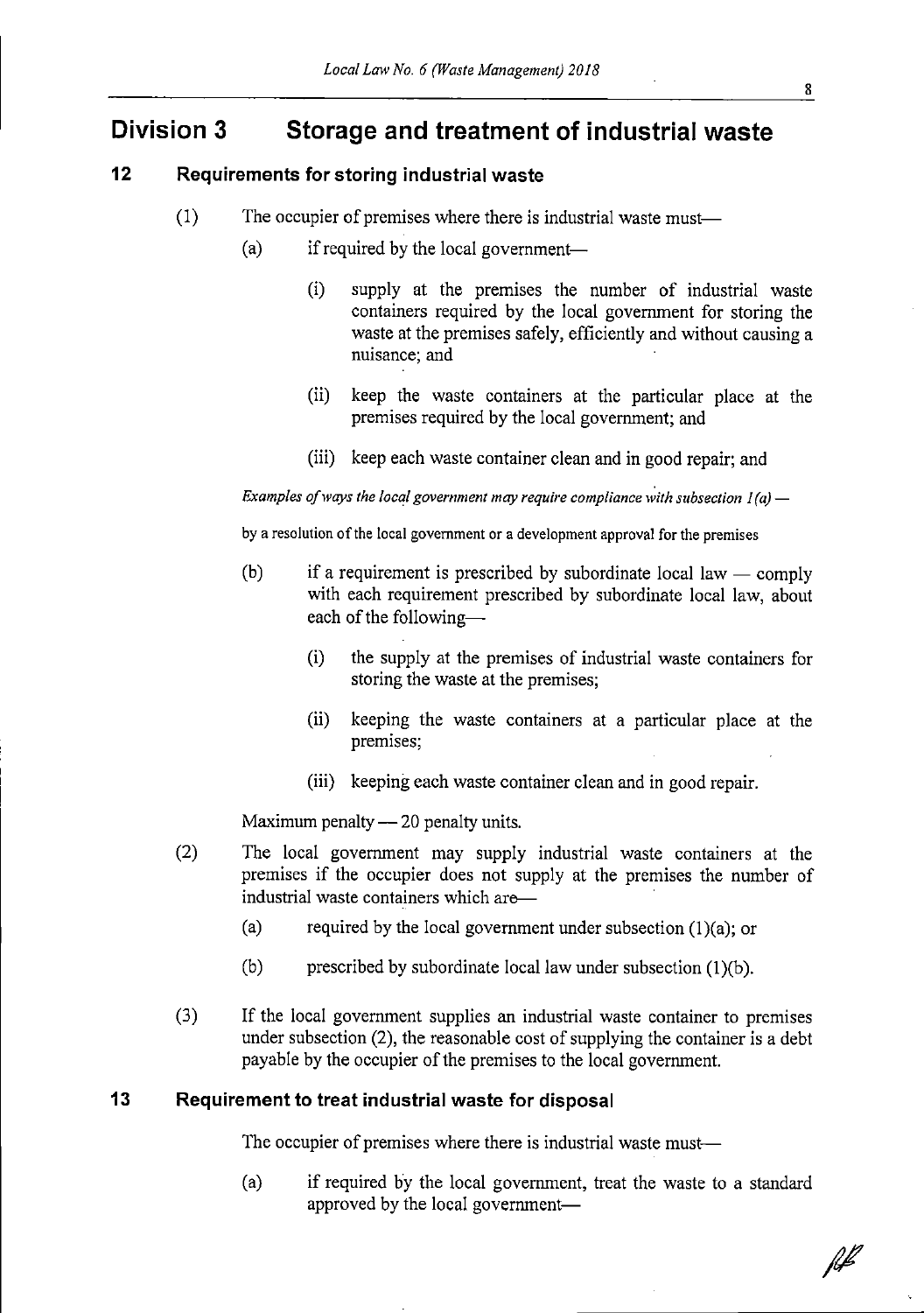- $(i)$  for disposal of the waste at a waste facility; or
- (ii) for transport to, and disposal of the waste at, a waste facility; and

Examples of ways the local government may require an occupier to treat industrial waste for disposal  $-$ 

by a resolution of the local government or a development approval for the premises

- (b) comply with requirements, as prescribed by subordinate local law, about the treatment of industrial waste-
	- $(i)$  for disposal of the waste at a waste facility; and
	- (ii) for transport to, and disposal of the waste at, a waste facility.

## Maximum penalty — 40 penalty units.<br>**Waste receival and** Part <sup>3</sup> Waste receival and disposal

#### <sup>14</sup> Unlawful disposal of waste at waste facility

- $(1)$  A person must not deposit the following waste at a waste facility-
	- (a) liquid or semiliquid waste;
	- (b) hot ash;
	- $(c)$  material that is smouldering or aflame;
	- (d) material that can spontaneously combust;
	- (e) material containing <sup>a</sup> substance that may be harmful to persons or property because, if it reacts with air or water, it may produce toxic gases or become corrosive or explosive;
	- (f) an explosive;
	- (g) ammunition, other than ammunition that no longer contains explosives, pyrotechnics or propellants apart from trace residues that are no longer capable of supporting combustion or an explosive reaction;
	- (h) waste prescribed by subordinatelocal law.

Maximum penalty  $-20$  penalty units.

- Maximum penalty -- 20 penalty units.<br>
(2) Subsection (1) does not apply to waste deposited with the consent of-
	- $(a)$  the person who-
		- $(v)$  is the registered suitable operator for the facility; or
			- (vi) holds an environmental authority for the facility; or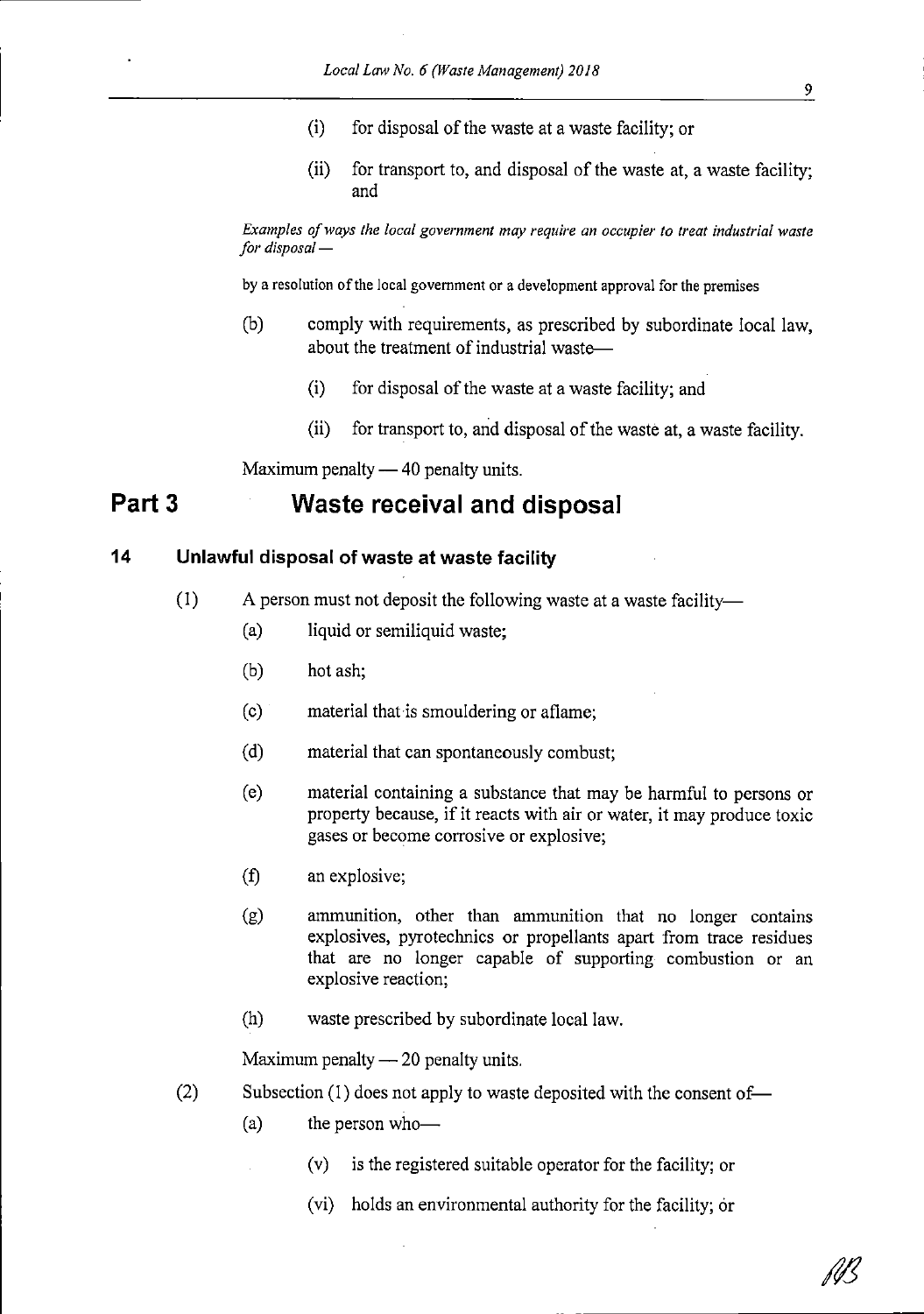$(b)$  the person in charge of the facility.

#### <sup>15</sup> Restrictions on burning waste at waste facility

A person must not set fire to, or burn, waste at a waste facility other than—

- (a) under an environmental authority; or
- (b) under a development condition of a development approval; or
- (c) under the Fire and Emergency Services Act 1990.

Maximum penalty  $-20$  penalty units.

# Maximum penalty --- 20 penalty u<br>1<mark>6 Restrictions on use of waste facility</mark>

- (1) A person must not, without the consent of <sup>a</sup> waste facility's owner or operator-
	- (a) enter the facility other than to depositwaste; or
	- (b) remainon the facility after depositing waste; or
	- (c) interfere with waste at, or remove waste from, the facility.

Maximum penalty  $-10$  penalty units.

- Maximum penalty 10 penalty un<br>
(2) Subsection (1) does not apply to-
	- (a) the facility's owner or operator; or
	- (b) an authorised person; or
	- $(c)$  a person who acquires from a waste facility, with the consent of the local government-
		- (i) recyclable waste, for example, mulchor green waste; or
		- (ii) <sup>1</sup> or more items of waste which are made available for sale or disposal by the local government, for example, at <sup>a</sup> "tip shop"..

#### <sup>17</sup> Person to comply with directions and give information

- (1) This section applies to <sup>a</sup> personwho transportswaste to <sup>a</sup> waste facility.
- $(2)$  The person must— $-$ 
	- (a) comply with all relevant and reasonable directions contained in any sign displayed at the facility by <sup>a</sup> facility person; and
	- (b) comply with all reasonable instructions about dealing with the waste at the waste facility which are given by---
		- $(i)$  the person in charge of the facility; or

10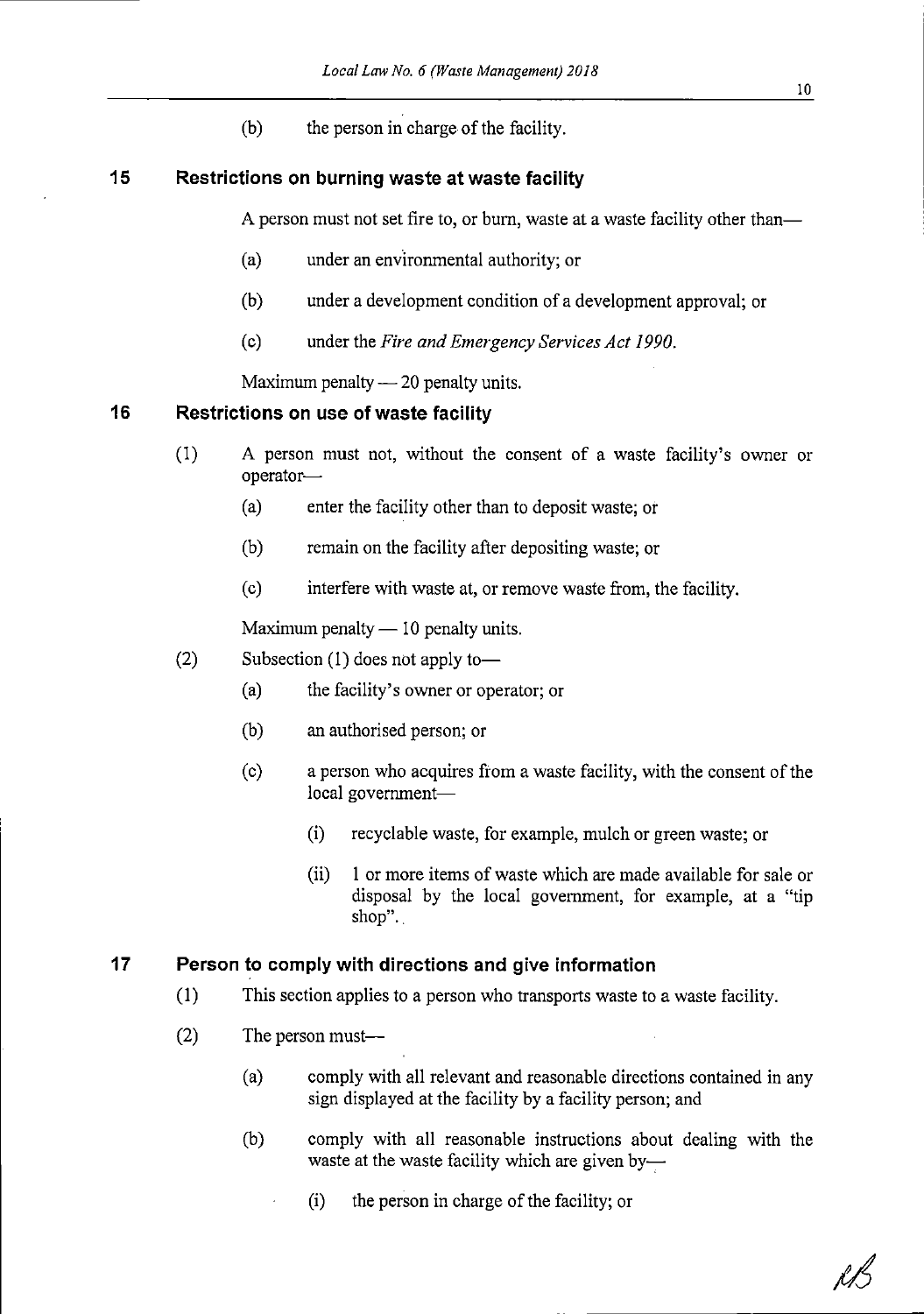- (ii) a facility person; and
- (c) if asked by a facility person give information to the facility person about the type and amount of waste being delivered to the facility; and person about the type and amount of waste being delivered to the facility; and
- (d) if asked by a facility person —<br>person that provides satisfactor<br>residential address of the person. if asked by a facility person  $\frac{1}{x}$  give information to the facility person that provides satisfactory evidence of the identity and residential address of the person.

Maximum penalty  $-10$  penalty units.

- Maximum penalty 10 penalty units.<br>
(3) In this section, for a waste facility, facility person means each of the<br>
following following-
	- (a) the operator of the waste facility;
	- (b) the owner of the waste facility;
	- (c) the local government.

## Part 4 Subordinate local laws

#### 18 Subordinate local laws

The local government may, by subordinate local law, specify---

- (a) <sup>a</sup> thing that is specified to be waste pursuant to the Schedule (Dictionary) of this local law; and
- (b) requirements about the necessity to supply standard general waste containers at premises under section  $6(1)(a)$ ; and
- (c) requirements about the supply at premises of waste containers, other than standard general waste containers, to contain the general waste produced at the premises under section  $6(1)(b)$ ; and
- (d) another type of waste container for the storage of general waste produced as a result of the ordinary use or occupation of premises under section 7(1); and
- (e) <sup>a</sup> thing that <sup>a</sup> person must not place in <sup>a</sup> waste container under section 7(2); and
- (f) requirementsabout the keeping of the waste container supplied for premises at a particular place at the premises under section 8(1)(b); and
- (g) requirements about the supply of facilities and structures for the placement, storage and cleaning of waste containers under section  $9(2)(b)$ ; and

fB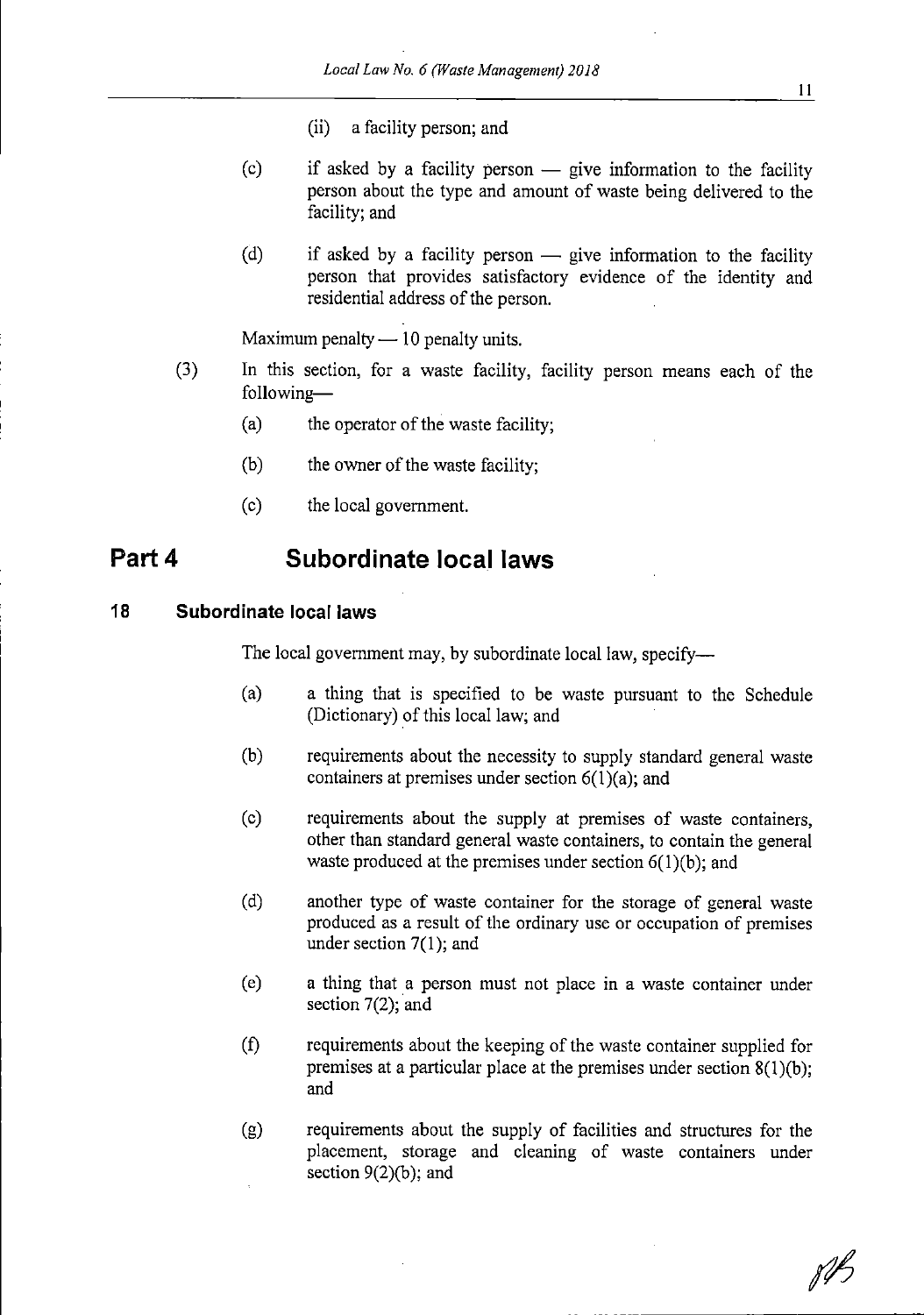- (h) requirements about the supply at premises of industrial waste containers for storing industrial waste at the premises and other requirements about waste containers for the storage of industrial waste under section  $12(1)(b)$ ; and
- (i) requirements about the treatment of industrial waste under section 13(b); and
- (j) waste that <sup>a</sup> person must not deposit at <sup>a</sup> waste facility under section 14(1).

## Part <sup>5</sup> Transitional provisions

#### 19 Continuation of chapter 5A requirements

- (1) This section applies if <sup>a</sup> provision of Environmental Protection Regulation 2008, chapter 5A (Waste management by local governments), is replaced by a provision of this local law.
- $(2)$  In this section, *prescribed provision* means a provision of *Environmental* Protection Regulation 2008, chapter 5A (Waste management by local governments) which is replaced by a provision of this local law.
- (3) If the local government has made <sup>a</sup> requirement under <sup>a</sup> prescribed provision prior to the commencement of this local law, the requirement applies for the provision of this local law which replaced the prescribed provision from the commencement of this local law.

Example

The local government may require that a waste container supplied for serviced premises be kept at a particular place at the premises by development approval for the premises under Environmental Protection Regulation2008, section 81ZB(1). Environmental Protection Regulation 2008, section  $81ZH(1)$  is a prescribed provision which is replaced by section 8 (General requirements for keeping waste containers at serviced premises). A requirement under the prescribed provision made prior to the commencement of this local law would apply for section 8 of this local law from the commencement of this local law.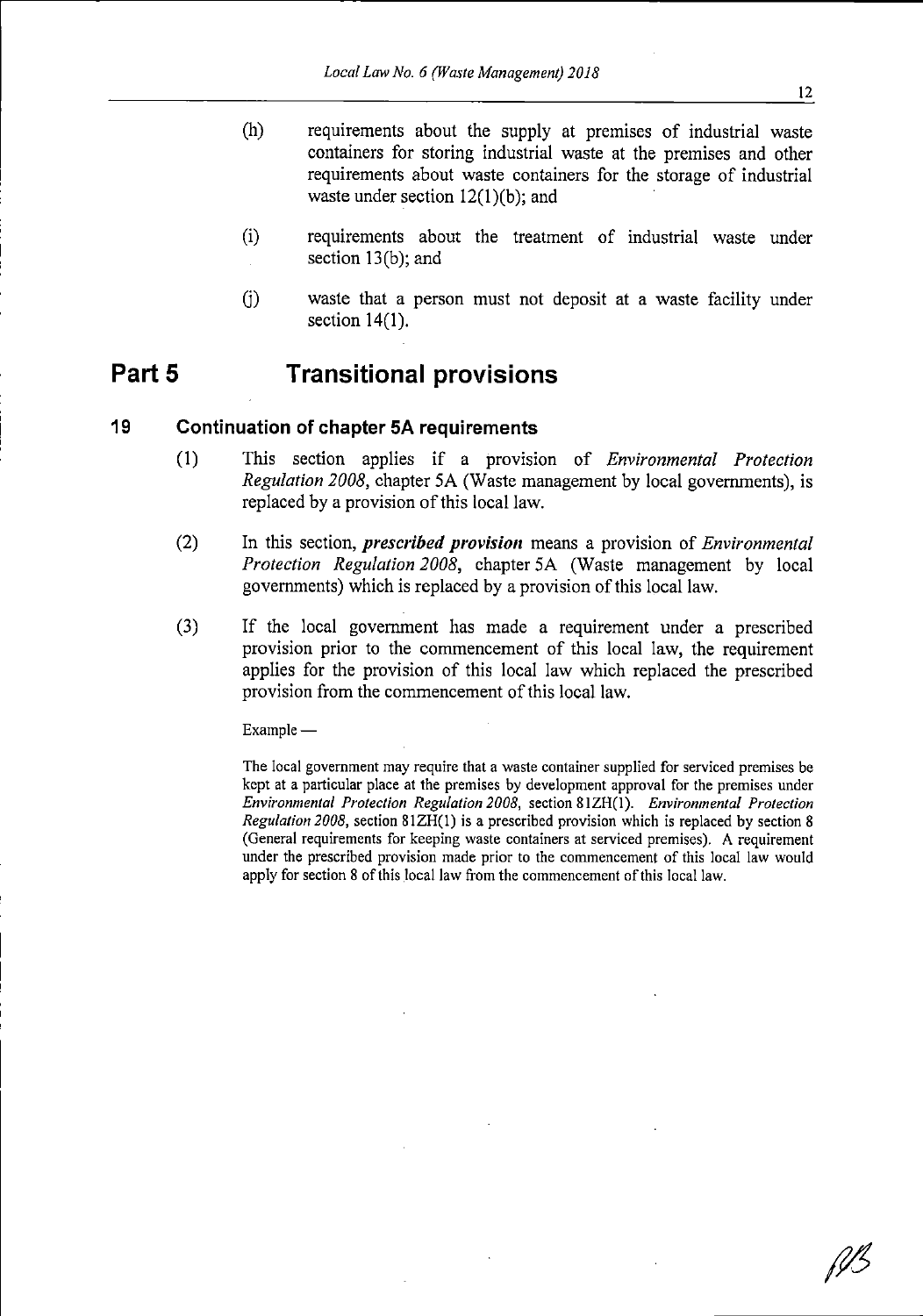## Schedule Dictionary

section 3

authorised person means a person appointed by the chief executive officer of the local government, pursuant to Local Government Act 2009, section 202, to exercise the powers of an authorised person under this local law.

collection location means a place at, or adjacent to, premises at which a standard general waste container associated with the premises can be easily accessed by a general waste collection vehicle without causing obstruction.

commercial premises means any of the following types of premises—

- (a) <sup>a</sup> hotel, motel, caravan park, cafe, food store or canteen;
- (b) an assembly building, institutional building, kindergarten, child minding centre, school or other building used for education;
- (c) premises where <sup>a</sup> sport or game is ordinarilyplayed in public;
- (d) an exhibition ground, show ground or racecourse;
- (e) an office, shop or other premises where business or work, other than a manufacturing process, is carried out.

commercial waste means waste, other than green waste, recyclable waste, interceptor waste or waste discharged to a sewer, produced as a result of the ordinary use or occupation of commercial premises.

development approval has the meaning given in the Planning Act 2016.

domestic clean-up waste means non-putrescible, dry and inoffensive waste, other than green waste or recyclable waste, produced as <sup>a</sup> result of <sup>a</sup> clean-up of domestic premises.

domestic premises means any of the following types of premises-

- (a) <sup>a</sup> single unit private dwelling;
- (b) premises containing <sup>2</sup> or more separate flats, apartments or other dwelling units;
- (c) a boarding house, hostel, lodging house or guest house.

domestic waste means waste, other than domestic clean-up waste, green waste, recyclable waste, interceptor waste or waste discharged to <sup>a</sup> sewer, produced as a result of the ordinary use or occupation of domestic premises.

environmental authority has the meaning given in the *Environmental* Protection Act 1994.

13

RB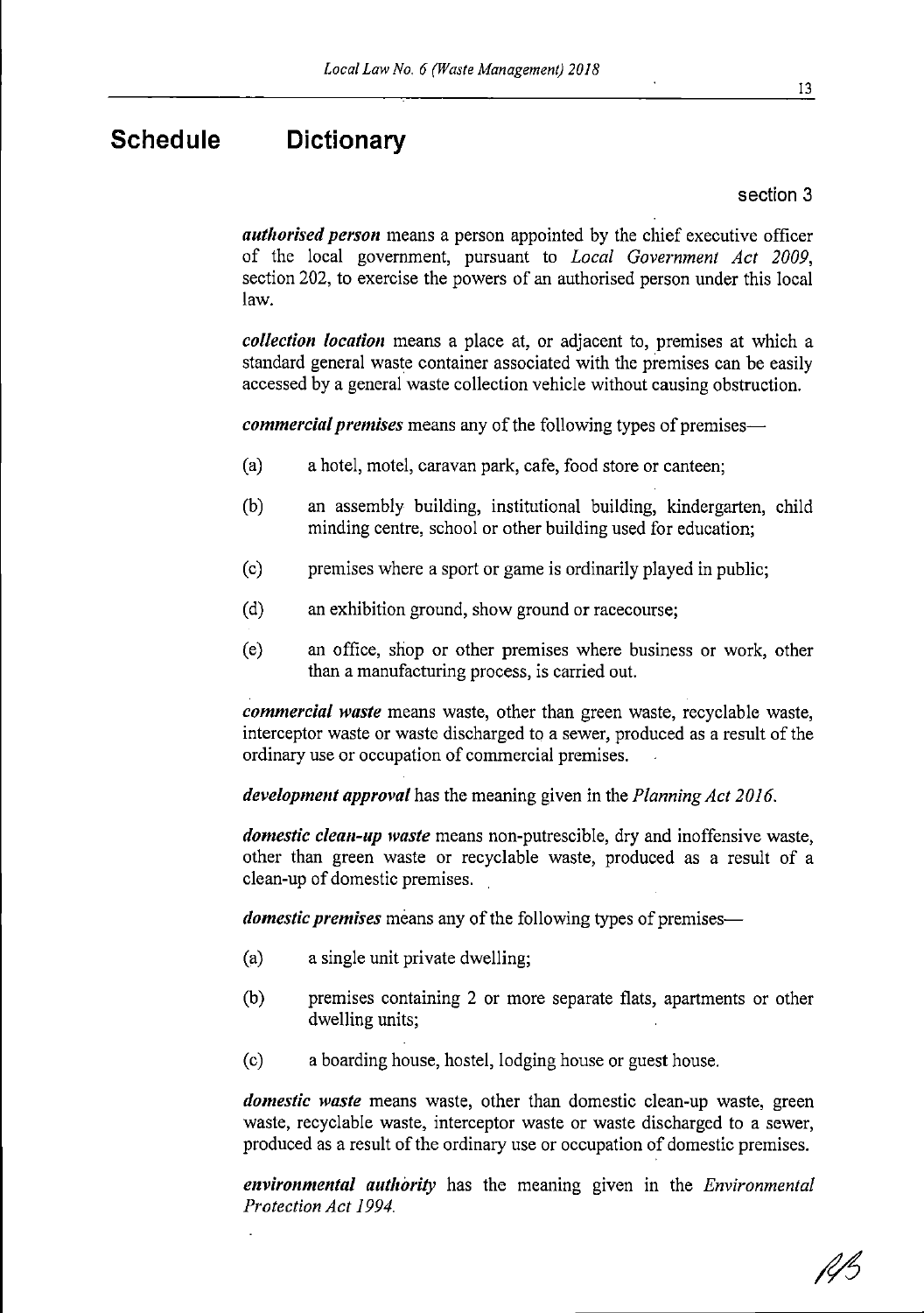environmental harm has the meaning given in the Environmental Protection Act 1994.

environmental nuisance has the meaning given in the Environmental Protection Act 1994.

general waste means-

- (a) waste other than regulated waste; and
- (b) for part 2, any of the following-
	- (i) commercial waste;
	- (ii) domestic waste:
	- (iii) recyclable waste.

green waste means grass cuttings, trees, bushes, shrubs, loppings of trees, bushes or shrubs, or similar matter produced as <sup>a</sup> result of the ordinary use or occupation of premises.

industrial waste means-

- (a) interceptor waste; or
- (b) waste other than the following-
	- (i) commercialwaste;
	- (ii) domestic clean-upwaste;
	- (iii) domestic waste:
	- (iv) green waste;
	- (v) recyclable interceptor waste;
	- (vi) recyclable waste;
	- (vii) waste discharged to a sewer.

industrial waste container means a container of a type approved by the local government for storing industrial waste at premises in the local government's area.

interceptor means a device used to intercept a substance in sewage, waste water or trade waste and prevent its discharge into <sup>a</sup> sewer, septic tank, waste water disposal system or other treatment device.

#### Examples of interceptors-

- neutralising interceptors for neutralising acidic and alkaline substances
- grease interceptors for collecting and solidifying fat, grease and similar matter

RB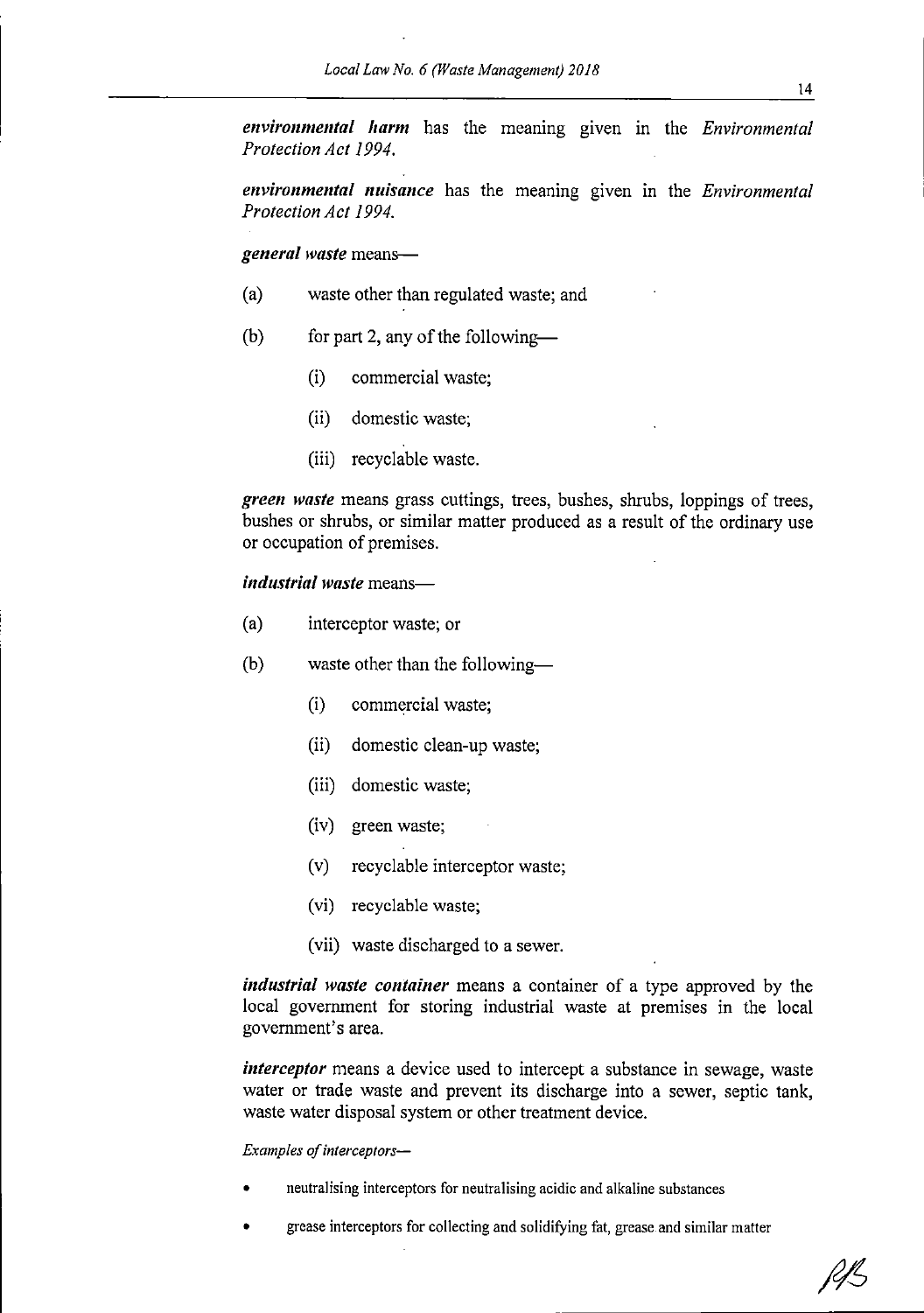- oil interceptors for collecting oil and petroleum products
- silt interceptors for collecting soil, sand, gravel and other sedimentary solids

interceptor waste means matter, other than recyclable interceptor waste, intercepted by, and held in, an interceptor.

manufacturing process means a handicraft or other process relating to adapting, altering, assembling, cleaning, finishing, making, ornamenting, preparing, renovating, repairing, washing, or wrecking goods for trade, sale or gain or otherwise in connection with <sup>a</sup> business.

occupier of premises means the person who has the control or management of the premises.

owner of premises means the person for the time being entitled to receive the rent for the premises or would be entitled to receive the rent for it if it were let to <sup>a</sup> tenant at <sup>a</sup> rent.

premises includes domestic premises, government premises, industrial premises and commercial premises.

prescribed ERA has the meaning given in the Environmental Protection Act 1994.

prescribed person see section  $9(1)$ .

recyclable interceptor waste means matter that is, or is intended to be, removed from a grease interceptor and taken elsewhere for processing into a non-toxic, non-hazardous and usable substance for sale.

recyclable waste, means clean and inoffensive waste that is declared by the local government to be recyclable waste for the area of the local government.

Examples of waste that may be declared to be recyclable waste-

glass bottles, plastic containers, paper, cardboard, steel and aluminium cans, and green waste

regulated waste has the meaning given in the Environmental Protection Regulation 2008.

scheduled collection day see section  $10(2)$ .

serviced premises means-

- (a) premises which are in an area designated by the local government as an area in which the local government may conduct general waste collection under-
	- (i) Waste Reduction and Recycling Regulation 2011, section 7; or